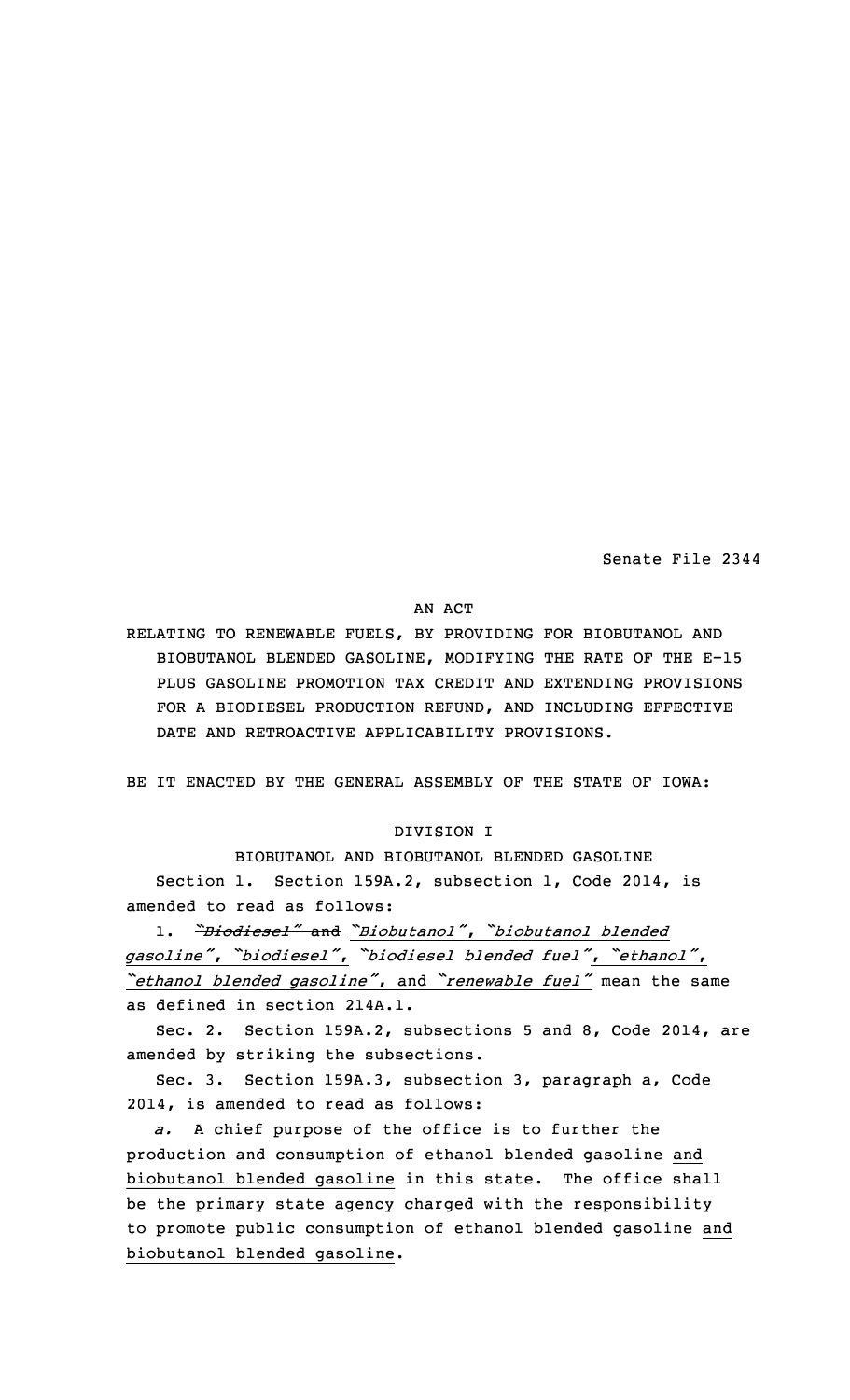Sec. 4. Section 159A.6, subsection 1, paragraph d, Code 2014, is amended to read as follows:

*d.* Promote the advantages related to the use of coproducts derived from the production of renewable fuels, including the use of coproducts used as livestock feed or meal. Promotions shall be designed to inform the potential purchasers of the advantages associated with using coproducts. The office shall promote advantages associated with using coproducts of ethanol and biobutanol production as livestock feed or meal to cattle producers in this state.

Sec. 5. Section 214.1, subsection 1, Code 2014, is amended to read as follows:

1. *"Biodiesel"*, *"biodiesel fuel"*, *"biofuel"*, *"ethanol"*, *"motor fuel"*, *"Motor fuel"*, *"retail dealer"*, *"retail motor fuel site"*, and *"wholesale dealer"* mean the same as defined in section 214A.1.

Sec. 6. Section 214A.1, Code 2014, is amended by adding the following new subsections:

NEW SUBSECTION. 2A. *"Biobutanol"* means isobutyl alcohol that is to be blended with gasoline if it meets the standards provided in section 214A.2.

NEW SUBSECTION. 2B. *"Biobutanol blended gasoline"* means <sup>a</sup> formulation of gasoline which is <sup>a</sup> liquid petroleum product blended with biobutanol, if the formulation meets the standards provided in section 214A.2.

Sec. 7. Section 214A.1, subsections 6 and 23, Code 2014, are amended to read as follows:

6. *"Biofuel"* means ethanol, biobutanol, or biodiesel.

23. *"Renewable fuel"* means <sup>a</sup> combustible liquid derived from grain starch, oilseed, animal fat, or other biomass; or produced from <sup>a</sup> biogas source, including any nonfossilized decaying organic matter which is capable of powering machinery, including but not limited to an engine or power plant. Renewable fuel includes but is not limited to biofuel, ethanol blended gasoline, biobutanol blended gasoline, or biodiesel blended fuel meeting the standards provided in section 214A.2.

Sec. 8. Section 214A.1, subsection 32, unnumbered paragraph 1, Code 2014, is amended to read as follows:

*"Unleaded gasoline"* means gasoline, including ethanol blended gasoline or biobutanol blended gasoline, if all of the following applies:

Sec. 9. Section 214A.2, subsection 1, Code 2014, is amended to read as follows: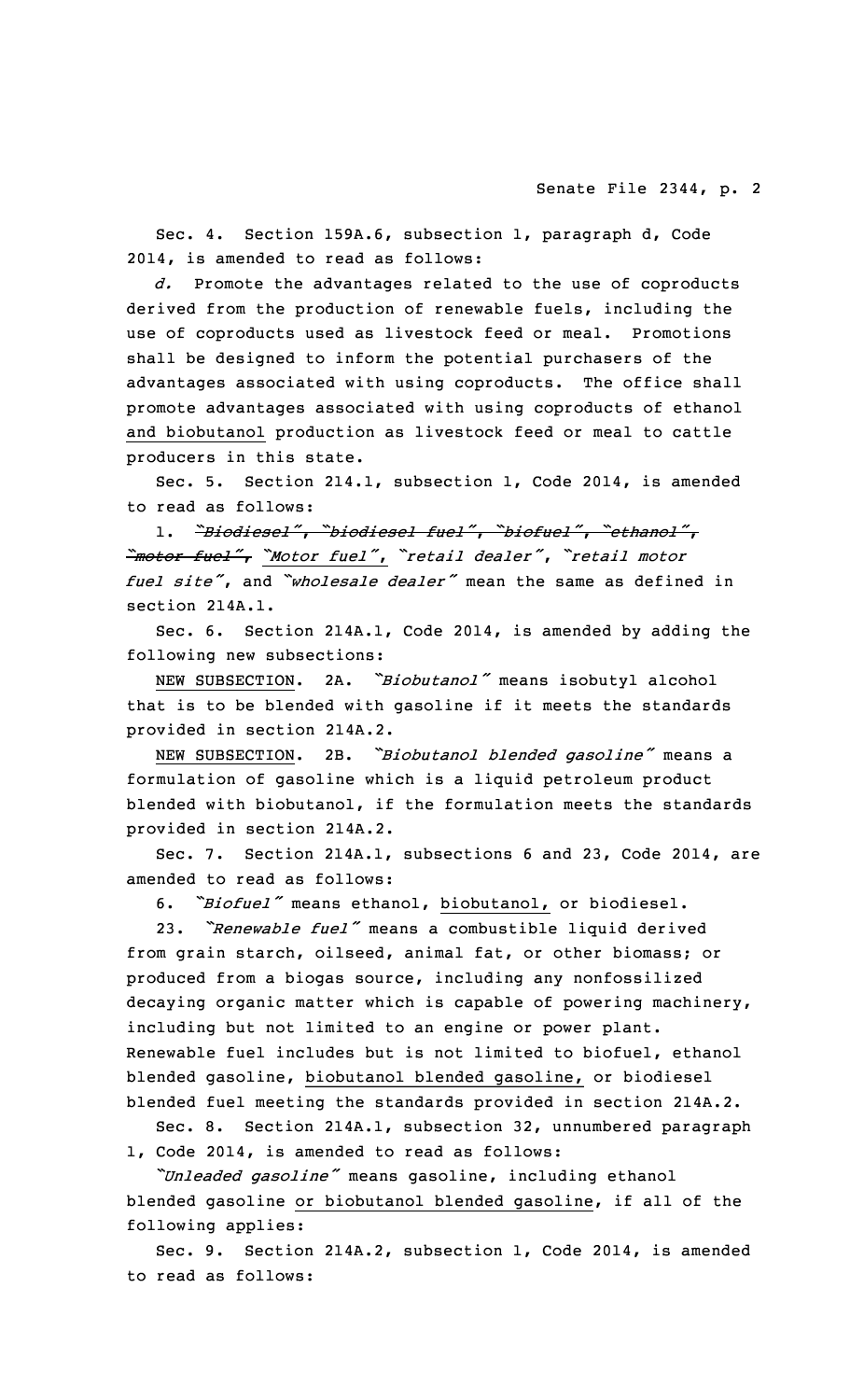### Senate File 2344, p. 3

1. The department shall adopt rules pursuant to chapter 17A for carrying out this chapter. The rules may include but are not limited to specifications relating to motor fuel, including but not limited to renewable fuel such as ethanol blended gasoline, biobutanol blended gasoline, biodiesel, biodiesel blended fuel, and motor fuel components such as an oxygenate. In the interest of uniformity, the department shall adopt by reference other specifications relating to tests and standards for motor fuel, including renewable fuel and motor fuel components, established by the United States environmental protection agency and A.S.T.M. international.

Sec. 10. Section 214A.2, subsection 3, Code 2014, is amended by adding the following new paragraph:

NEW PARAGRAPH. *c.* If the motor fuel is advertised for sale or sold as biobutanol blended gasoline, the motor fuel must comply with departmental standards which shall meet all of the following requirements:

(1) Biobutanol must be an agriculturally derived isobutyl alcohol that meets A.S.T.M. international specification D7862 for butanol for blending with gasoline for use as automotive spark-ignition engine fuel, or <sup>a</sup> successor A.S.T.M. international specification, as established by rules adopted by the department.

(2) Gasoline blended with biobutanol must meet requirements established by rules adopted in part or in whole based on A.S.T.M. international specification D4814.

Sec. 11. Section 214A.2, subsection 5, Code 2014, is amended to read as follows:

5. *a.* Ethanol blended gasoline shall be designated E-xx where "xx" is the volume percent of ethanol in the ethanol blended gasoline and biodiesel.

*b.* Biobutanol blended gasoline shall be designated Bu-xx where "xx" is the volume percent of biobutanol in the biobutanol blended gasoline.

*c.* Biodiesel fuel shall be designated B-xx where "xx" is the volume percent of biodiesel.

Sec. 12. Section 214A.3, subsection 2, paragraph b, Code 2014, is amended by adding the following new subparagraph:

NEW SUBPARAGRAPH. (02) <sup>A</sup> person shall not knowingly falsely advertise biobutanol blended gasoline by using an inaccurate designation as provided in section 214A.2.

Sec. 13. Section 214A.5, subsection 2, Code 2014, is amended to read as follows: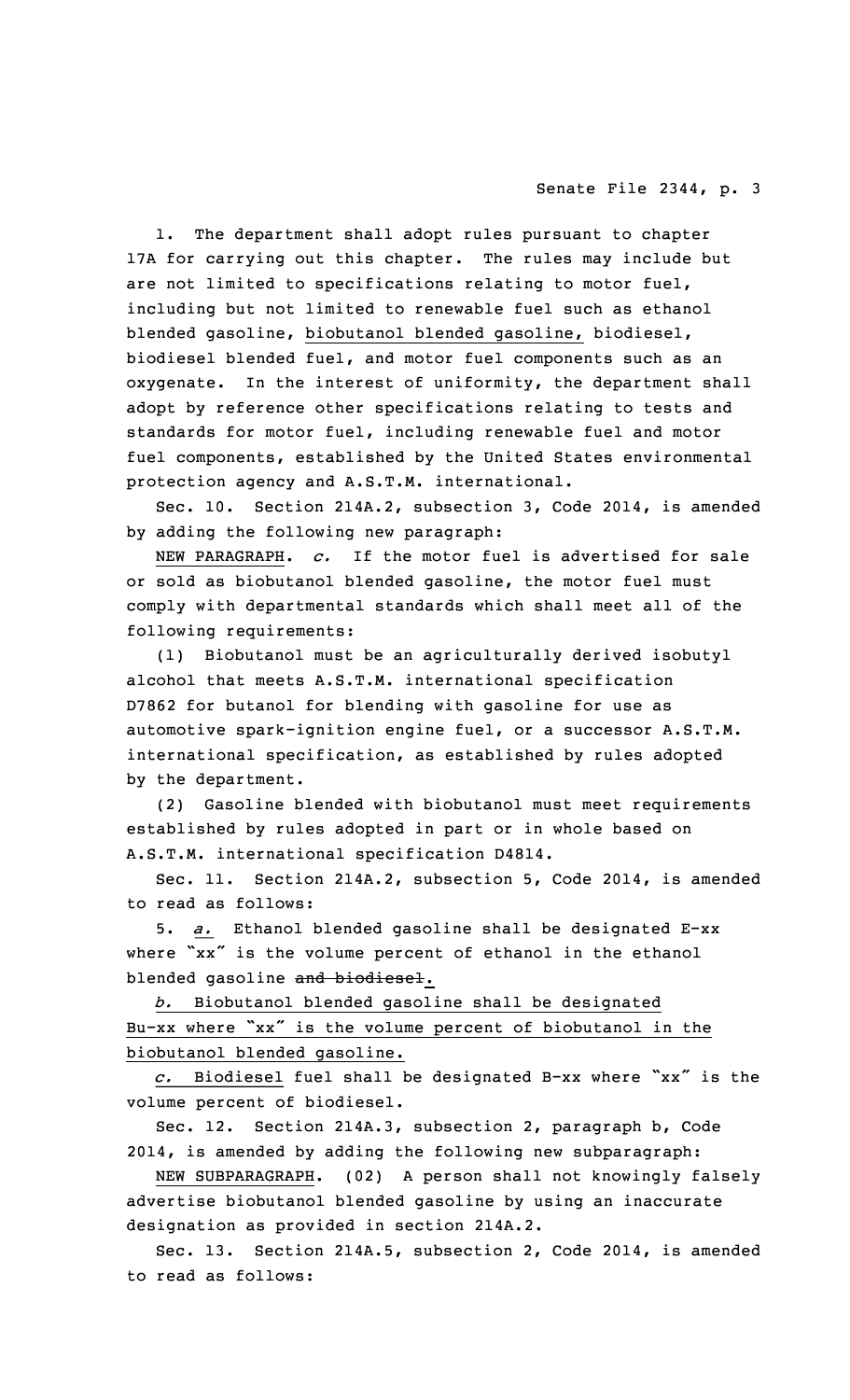2. A wholesale dealer selling ethanol blended gasoline, biobutanol blended gasoline, or biodiesel blended fuel to <sup>a</sup> purchaser shall provide the purchaser with <sup>a</sup> statement indicating its designation as provided in section 214A.2. The statement may be on the sales slip provided in this section or <sup>a</sup> similar document, including but not limited to <sup>a</sup> bill of lading or invoice.

Sec. 14. Section 214A.16, subsection 1, Code 2014, is amended by adding the following new paragraph:

NEW PARAGRAPH. *0d.* If biobutanol blended gasoline is sold from <sup>a</sup> motor fuel pump, the motor fuel pump shall have affixed <sup>a</sup> decal identifying the biobutanol blended gasoline.

#### DIVISION II

E-15 PLUS GASOLINE PROMOTION TAX CREDIT

Sec. 15. Section 422.11Y, subsection 4, paragraph b, Code 2014, is amended to read as follows:

*b.* The designated rate of the tax credit for the following three periods within each calendar year is as follows:

(1) For calendar year 2012, calendar year 2013, and calendar year 2014

(1) For the first period beginning January 1 and ending May 31, three cents.

(2) For the second period beginning June 1 and ending September 15, ten cents.

(3) For calendar year 2015, calendar year 2016, and calendar year 2017 the third period beginning September 16 and ending December 31, two three cents.

Sec. 16. EFFECTIVE DATE. This division of this Act, being deemed of immediate importance, takes effect upon enactment.

Sec. 17. RETROACTIVE APPLICABILITY. Section 422.11Y, as amended in this division of this Act, and section 422.33, subsection 11D, as applied through section 422.11Y, apply retroactively to tax years beginning on and after January 1, 2014.

#### DIVISION III

#### BIODIESEL PRODUCTION REFUND

Sec. 18. Section 423.4, subsection 9, paragraphs b and e, Code 2014, are amended to read as follows:

The amount of the refund shall be calculated by multiplying <sup>a</sup> designated rate by the total number of gallons of biodiesel produced by the biodiesel producer in this state during each quarter of <sup>a</sup> calendar year. The designated rate shall be as follows: